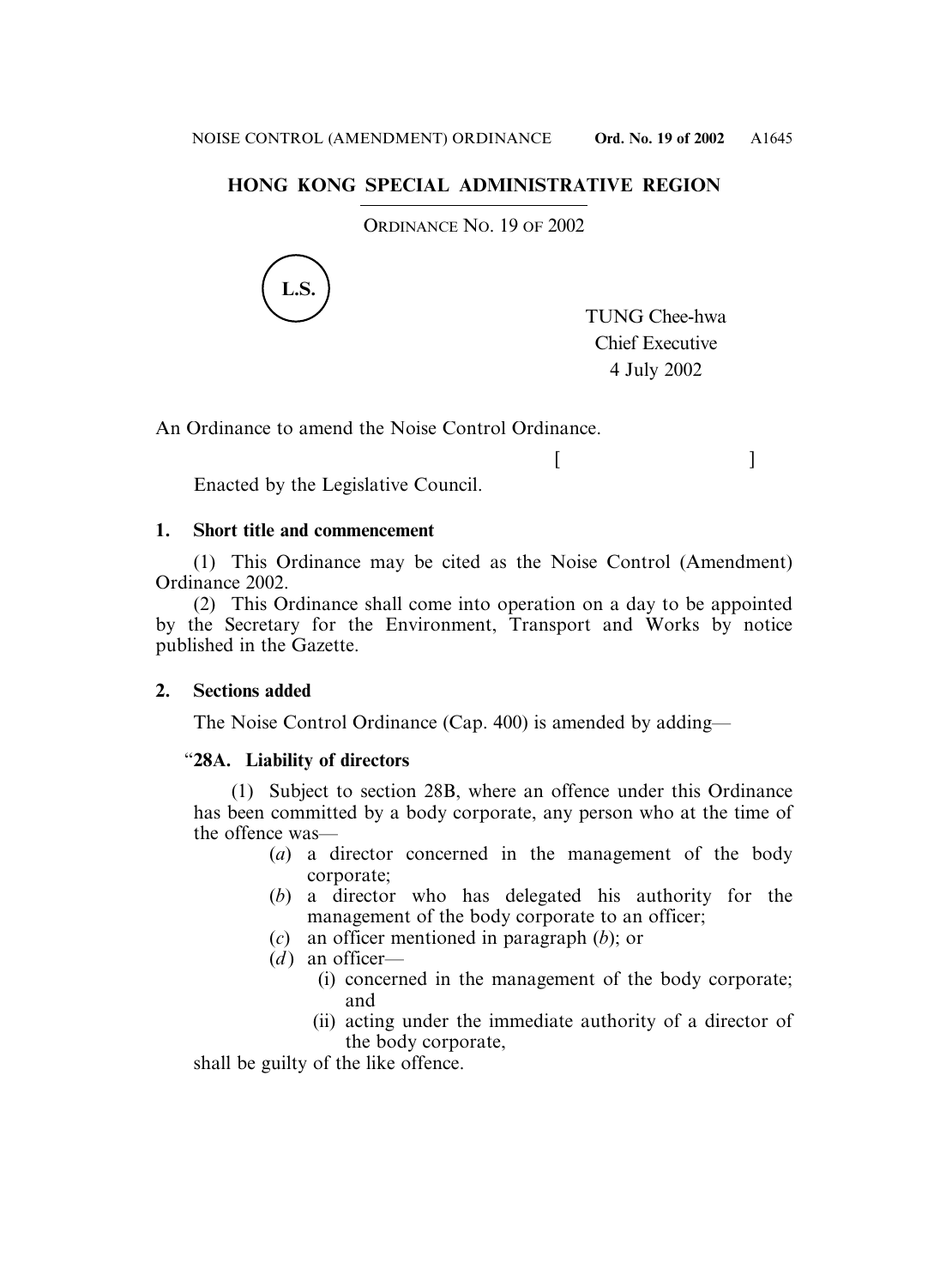(2) For the purpose of subsection (1), "body corporate" (法團) means any company, or other body corporate, incorporated in Hong Kong or elsewhere, but does not include any corporation registered under the Building Management Ordinance (Cap. 344).

(3) It is a defence to a charge brought under any provision of this Ordinance (other than section  $\vec{b}(1)(a)$ ,  $\vec{c}(2)(a)$  or  $\vec{c}(3)(a)$ ) for a person charged under subsection (1) to prove that he took reasonable precautions and exercised due diligence to prevent the commission of the offence by the body corporate.

(4) Without affecting the generality of subsection (3), a person establishes a defence under that subsection if he proves that he had—

- (*a*) established a proper system to prevent the commission of the offence concerned; and
- (*b*) ensured the effective operation of the system.

## **28B. Restrictions on application of section 28A(1)**

(1) Section 28A(1) shall not apply to a specified person in relation to a specified offence unless—

- (*a*) proceedings have been instituted against the specified body corporate for an offence under this Ordinance in relation to a specified place (and whether or not the specified body corporate is convicted of that offence);
- (*b*) the Authority has, in relation to those proceedings, served on the specified person a notice in the form specified in the Schedule; and
- (*c*) the specified offence—
	- (i) relates to that specified place; and
	- (ii) occurs after the date on which that notice is served on the specified person but before the 2nd anniversary of that date.

(2) The Authority may, by notice published in the Gazette, amend the Schedule.

(3) In this section—

"proceedings have been instituted" (法律程序已經提出), in relation to an offence under this Ordinance, means a complaint or information in respect of the offence has been made or laid, as the case may be;

- "specified body corporate" (指明法團), in relation to a specified person, means a body corporate mentioned in section 28A(2) in respect of which the specified person is such a specified person;
- "specified offence" (指明罪行) means a like offence mentioned in section  $28A(1)$ :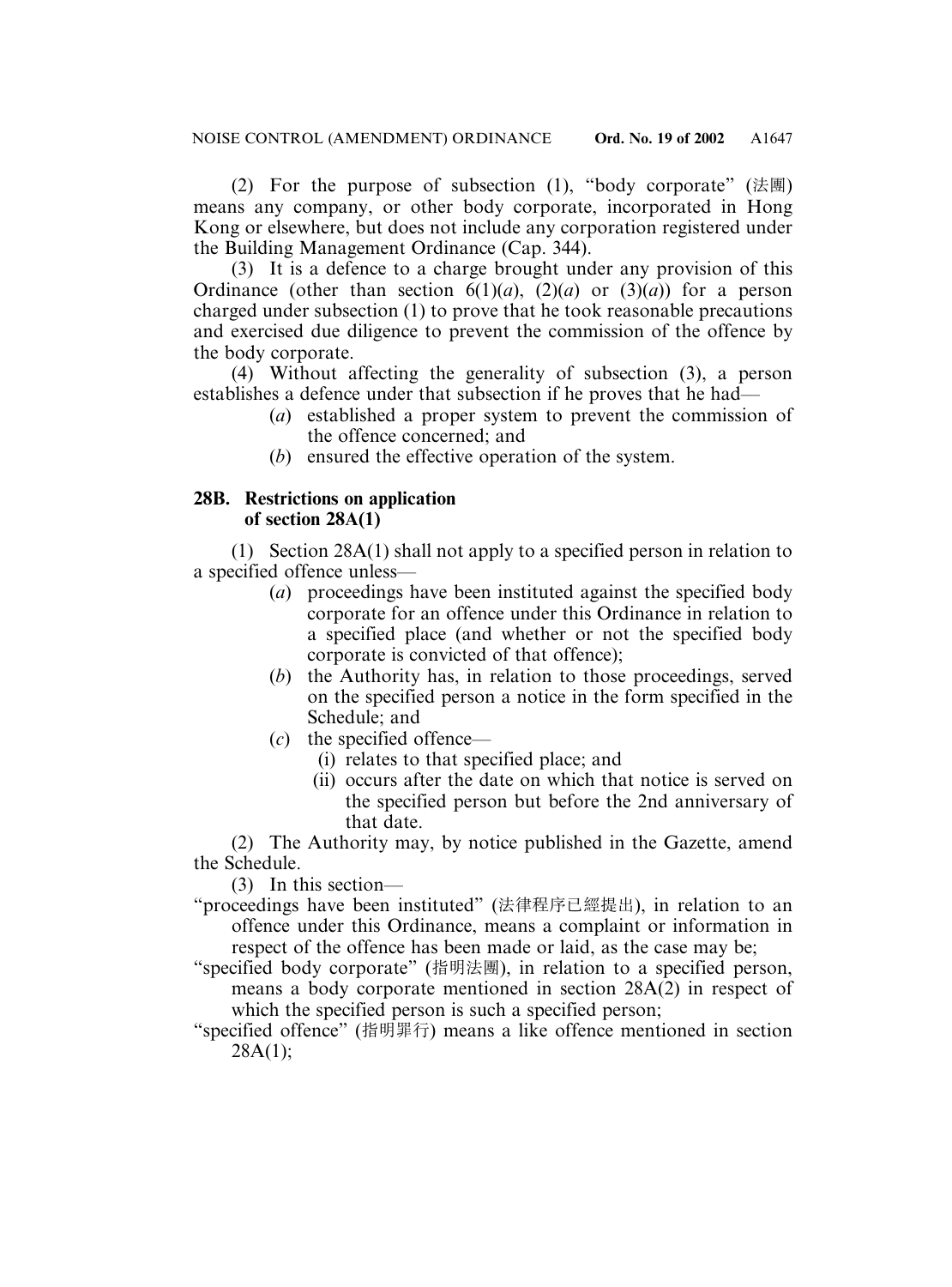"specified person" (指明的人) means a director mentioned in section 28A(1) $(a)$  or (*b*) or an officer mentioned in section 28A(1) $(c)$  or (*d*);

"specified place" (指明地方) means—

- (*a*) any domestic premises, public place or construction site; or
- (*b*) any place other than any domestic premises, public place or construction site.

(4) For the avoidance of doubt, it is hereby declared that the Authority has the power to serve the notice referred to in subsection  $(1)(b)$ .

### **28C. Codes of practice**

(1) The Authority may issue codes of practice containing such practical guidance as he thinks fit for the purpose of providing industries with good management practice in respect of section 28A(3).

(2) The Authority may from time to time revise the whole or any part of any code of practice issued under subsection (1) by revoking, varying or adding to its provisions or requirements.

(3) A code of practice or any revision to a code of practice shall be published in the Gazette.

(4) A code of practice or any revision to a code of practice commences at the beginning of the day on which it is published.".

### **3. Schedule added**

By repealing "SCHEDULE" and substituting the following—

#### "SCHEDULE [s. 28B]

NOTICE UNDER SECTION 28B(1)(*b*) OF THE NOISE CONTROL ORDINANCE (CHAPTER 400) TO DIRECTOR OR OFFICER OF BODY CORPORATE

FROM : The NOISE CONTROL AUTHORITY appointed under section 3(1) of the Noise Control Ordinance (Cap. 400)

TO : ..................................... (name of person)

#### 1. YOU ARE HEREBY ADVISED that—

(*a*) proceedings have been instituted against .......................................................... ............................... (name of body corporate) for an offence under the Noise Control Ordinance (Cap. 400) in relation to ..................................................... (address or other identifying particulars of domestic premises, public place, construction site, or other place, to which the offence relates); and